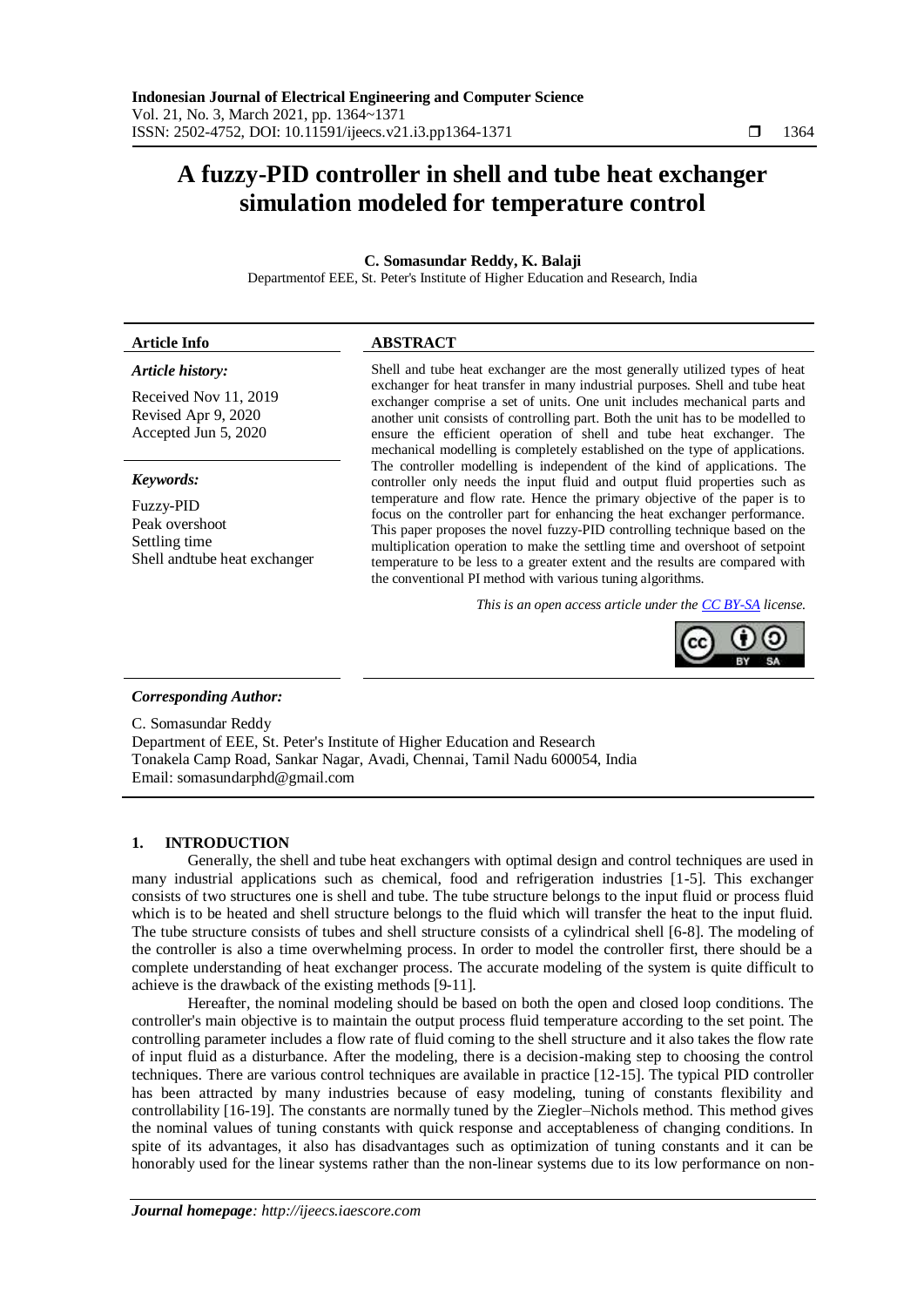linear systems [20-21]. The fuzzy logic is introduced and it uses their expert systems of arranging the operating points which increases the accuracy [22-23]. The other controller such as SMC and MPC has high benefits over dynamic control but it is quite complex to design and hard to implement. Nowadays the combined structure of controllers has been designed. The main aim of the design is to utilize both the benefits of the combined controllers. The fuzzy-PID has attracted most of the researchers because of its simple structure as well as PID has the advantage of high performance on steady state and fuzzy has the advantage of high performance on the dynamic state [24-25]. Owing to their advantage fuzzy-PID has been used but there are various mathematical operations are performed between the outputs coming from them. The optimal operation has to be chosen for the desired plant operations.

In this paper, the mathematical model of the controller has been developed for the shell and tube heat exchanger using transfer functions. The objective is to build a detailed model of shell and tube heat exchanger in MATLAB/Simulink based on experimental data and exchangers mathematical model. Fuzzy and PID control schemes are used to control the temperature of outlet fluid from heat exchanger. This model is controlled in which flow rates and inlet temperature for hot stream is set and temperatures can be monitored simultaneously with measured flow rates. The modeling is based on the flow rate of input fluid and flow rate of fluid coming into the shell, temperature sensor range, valve capacity to increase the flow rate and pressure. The fuzzy-PID structure with multiplication operation is implemented as the controller. In addition to this the feed forward controller [12] is get involved for obtaining the benefits such as less peak overshoot and settling time has been obtained for the desired set point.

#### **2. MATHEMATICAL MODEL**

The temperature sensor is used in the system to get the feedback from the input fluid coming out from the heat exchanger. The sensor is designed in the range of sensing the temperature 500-1500C. The temperature signal is converted into the current signal by the transducer to the value of 4-20mA. The feedback gain and time constant is given as,

$$
K_{feedback} = \frac{(20-4)mA}{(150-50)^0c}, T_{feedback} = 10sec
$$
\n(1)

The transfer function of feedback is given by (1) and (2)

$$
G_{feedback} = \frac{1}{10s + 1} * 0.16
$$
 (2)

The input fluid transfer function which is taken as disturbance model is given by,

$$
T_{inputfluid} = 30sec, G_{inputfluid} = \frac{1}{30s+1} * Varying input fluid gain
$$
\n(3)

The transfer function of fluid flowing into the shell is given by,

$$
K_{shellfluid} = \frac{50^0 c}{\left(\frac{kg}{s}\right)}, T_{shellfluid} = 30 sec, G_{shellfluid} = \frac{1}{30 s + 1} * 50
$$
 (4)

The measured sensor value which is converted into the current signal is again converted into pressure signal and it is calculated as.

$$
K_{value} = \frac{(15-3)psi}{(20-4)mA}
$$
 (5)

The valve capacity gain is given by below equation, and the transfer function of the valve which is used to increase the flow rate of fluid coming into theshell is given by:

$$
K_{valve\ capacity} = \frac{1.6kg/s}{(15-6)psi}, \ T_{valve} = 3sec, \ G_{valve} = \frac{1}{3s+1} * 0.75 * 0.13
$$
 (6)

To control the temperature coming out of the tube outlet is controlled by the combined structure of fuzzy-PID controller as well as feed forward controller is also added in this part to diminishes the error caused by the input fluid disturbance coming through the tube inlet. The general block diagram in Figure 1 is included for easy understanding.

*A fuzzy-PID controller in shell and tube heat exchanger simulation modeled for… (C. Somasundar Reddy)*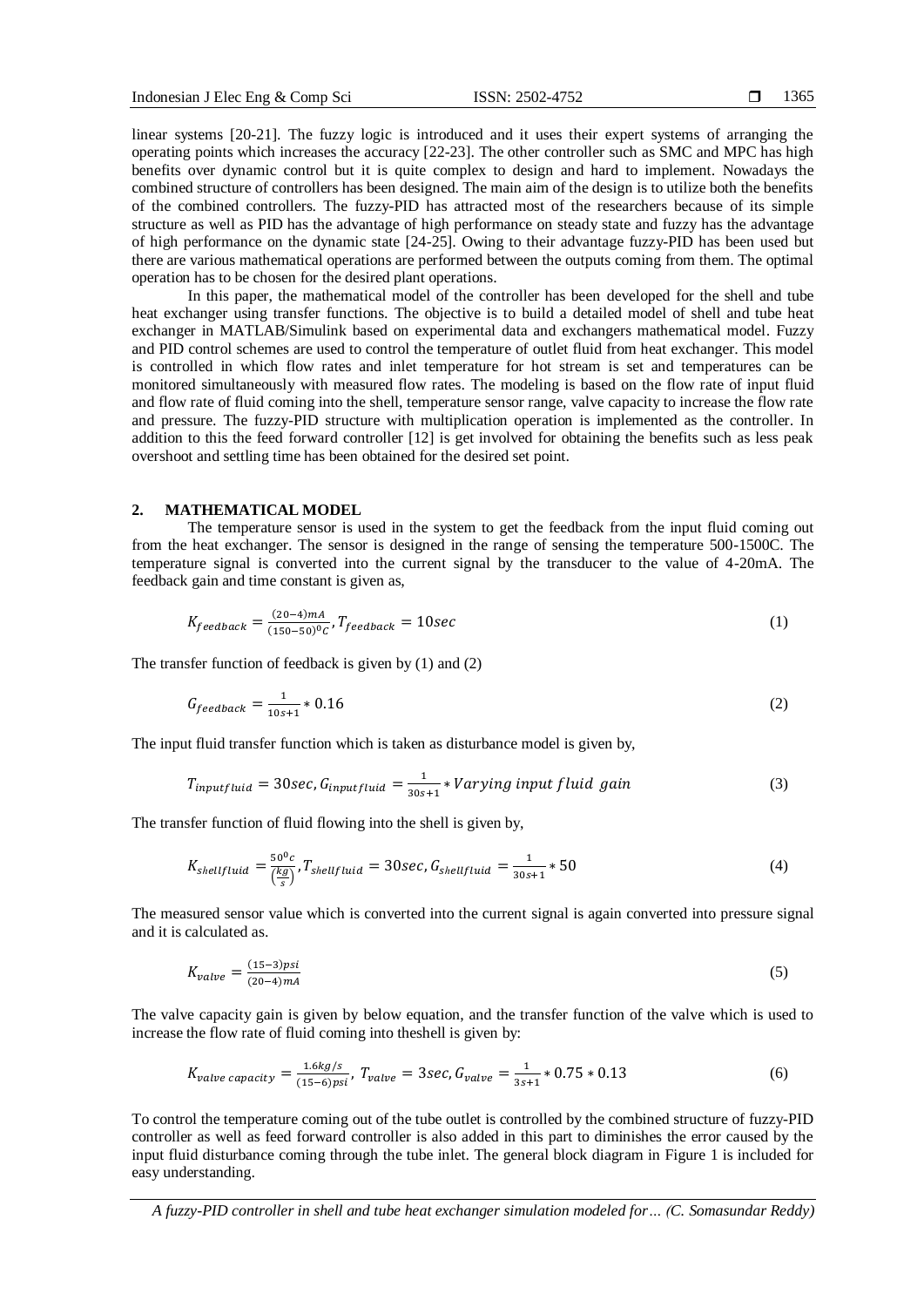

Figure 1. General block diagram

# **3. CONTROLLERS**

# **3.1. PID controller**

The PID controller is one of the most traditional controllers used in the control systems of the industry because of its simplicity and ease of implementation. Even though it has a simple structure the tuning of gain value makes some difficulties in using them. In general, PID consists of three signals such as proportional, integral and derivative signals and they are added each other to generate error correction signal to the plant model. The gains of each signal are a proportional gain (Kd), integral gain (Ki), derivative gain (Kd). The input to the PID controller is error and output coming from the PID is error corrective value. The mathematical equation is given by:

$$
PID_{output} = K_p * error + K_i * \int error * dt + K_d * \frac{d_{error}}{dt}
$$
\n
$$
\tag{7}
$$

There are several tuning methods are experimented for tuning the PID gains. In that Ziegler Nichols tuning has been used in this paper because of its fast& adaptable gain process and non-complex structure [13]. Ziegler-Nicholas method consists of two types of tuning methodology,

- By finding the dead time and time constant
- By finding critical gain and critical time period

#### **3.1.1. First methodology**

In this method shown in Figure 2, the dead time (D) is calculated based on the time taken for the initial response of the set point. The time constant (T) is found by the line drawn a tangent to the response curve up to the set point and subtracting the time corresponding to the tangent line meeting up the set point with the dead time. Kprocess is the gain of the process which is found by calculating the distance to meet the set point. This method of tuning is basically an open loop tuning method. The equations of the gain by the first methodology are given by:

$$
K_p = \frac{1.2*T}{K_{process}*D}, K_i = 2*D, K_d = 0.5*D
$$
\n(8)



Figure 2. Input set point temperature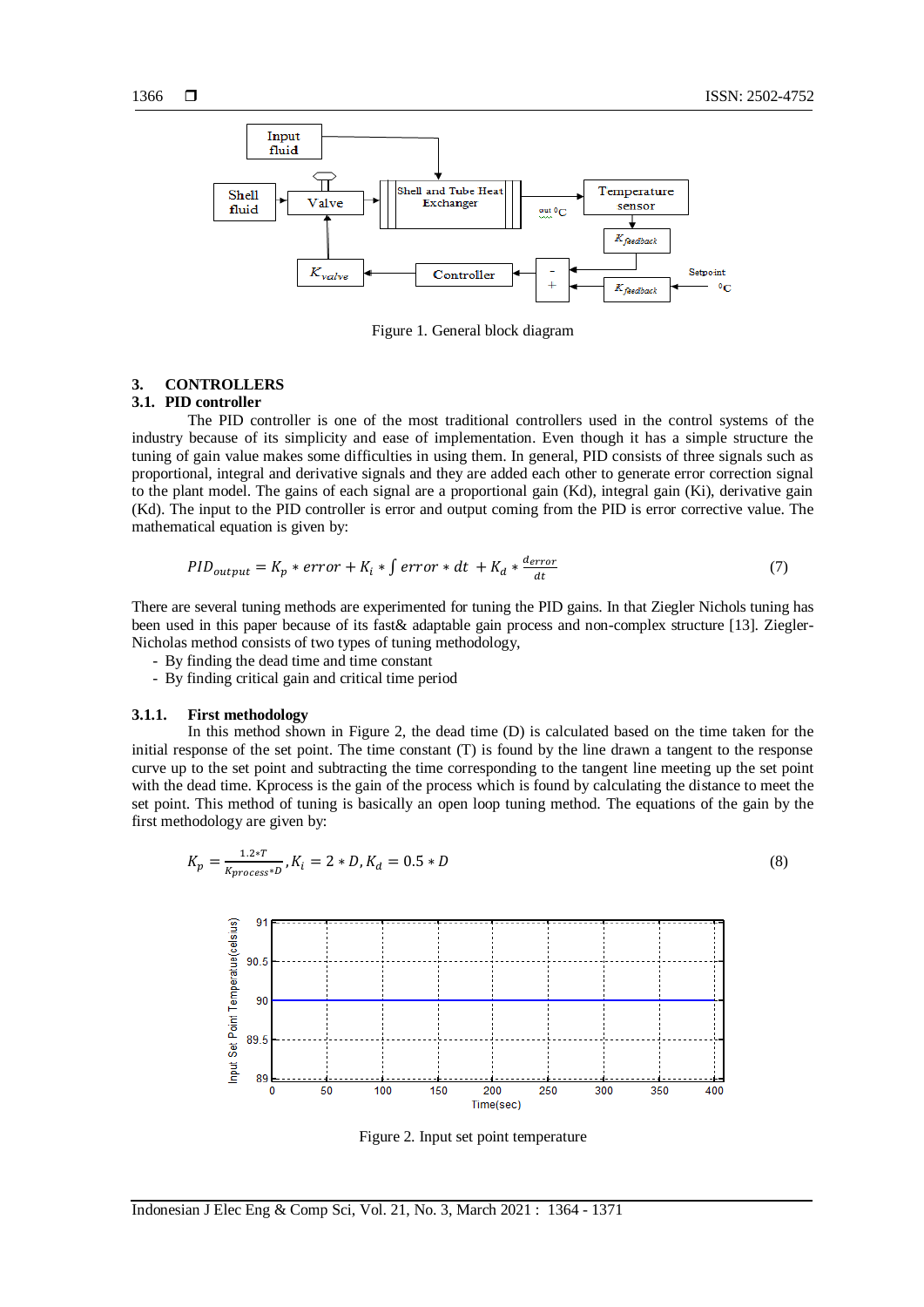#### **3.1.2. Second methodology**

In this method shown in Figure 3, the critical gain (Kcritical) and critical time period (Pcritical) is found by two methods. The first method is making the integral gain and derivative gain to zero and changing the proportional gain to find the point where the system becomes more unstable. The proportional gain with system becomes unstable with more number of oscillations is taken as critical gain (Kcritical). The critical time period (Pcritical) is found by calculating the time between those oscillations.

$$
K_p = 0.6 * K_{critical}, K_i = 0.5 * P_{critical}, K_d = 0.125 * P_{critical}
$$
\n
$$
(9)
$$



Figure 3. Output set point temperature

The second method includes the Routh criteria i.e., R-H criteria for finding the Kcritical and Pcritical. In this paper second methodology is implemented in which the first method is chosen and the Kp, Ki and Kd values are 13.25, 0.36, 56.25 respectively.

## **3.1.3. Feed Forward Controller**

The feed forward controller is also included in order to reduce the error caused by the input fluid which is treated as a disturbance. This controller rather than acting as a closed loop it will act as an open loop which reduces the complexity as well as a burden to the controller. The feed forward controller transfer function is given by:

$$
G_{feedback} = \frac{-18.461s^2 - 6.769s - 0.205}{30s^2 + 31s + 1}
$$
\n(10)

The above transfer function is obtained by the process transfer function and input fluid transfer function,

$$
G_{process} = \frac{4.875}{90s^2 + 33s + 1}, G_{feedback} = \frac{G_{inputfluid}}{(G_{process}(s))^{-1}*(\lambda s + 1)}
$$
(11)

 $\lambda$  ranges from 0 to1 which is used as a parameter for filtering the transfer function to be accurate.

# **3.2. Fuzzy controller**

The fuzzy controller system is introduced in many control application in industries to find the exact fittest points for the problem. Fuzzy used the fuzzy logic (FLC) system which is one of the combinations of human and expert knowledge system. The working of the expert system has a huge difference from normal Boolean expression. For example, the Boolean expression gives the answer whether the food is tasty or not tasty but the FLC gives the additional answer such as slightly tasty and slightly not tasty. With these results, we can find the exact solutions to the problems. The fuzzy system invokes the operation of converting the crisp values which are given as input to the fuzzy values by using the membership functions. The rules have been implemented based on the shell and tube heat exchanger model to get the fuzzy set output values [14]. The fuzzy set output values are converted into crisp outputs by using the defuzzification process. The rules of the proposed system are given in Table 1

*A fuzzy-PID controller in shell and tube heat exchanger simulation modeled for… (C. Somasundar Reddy)*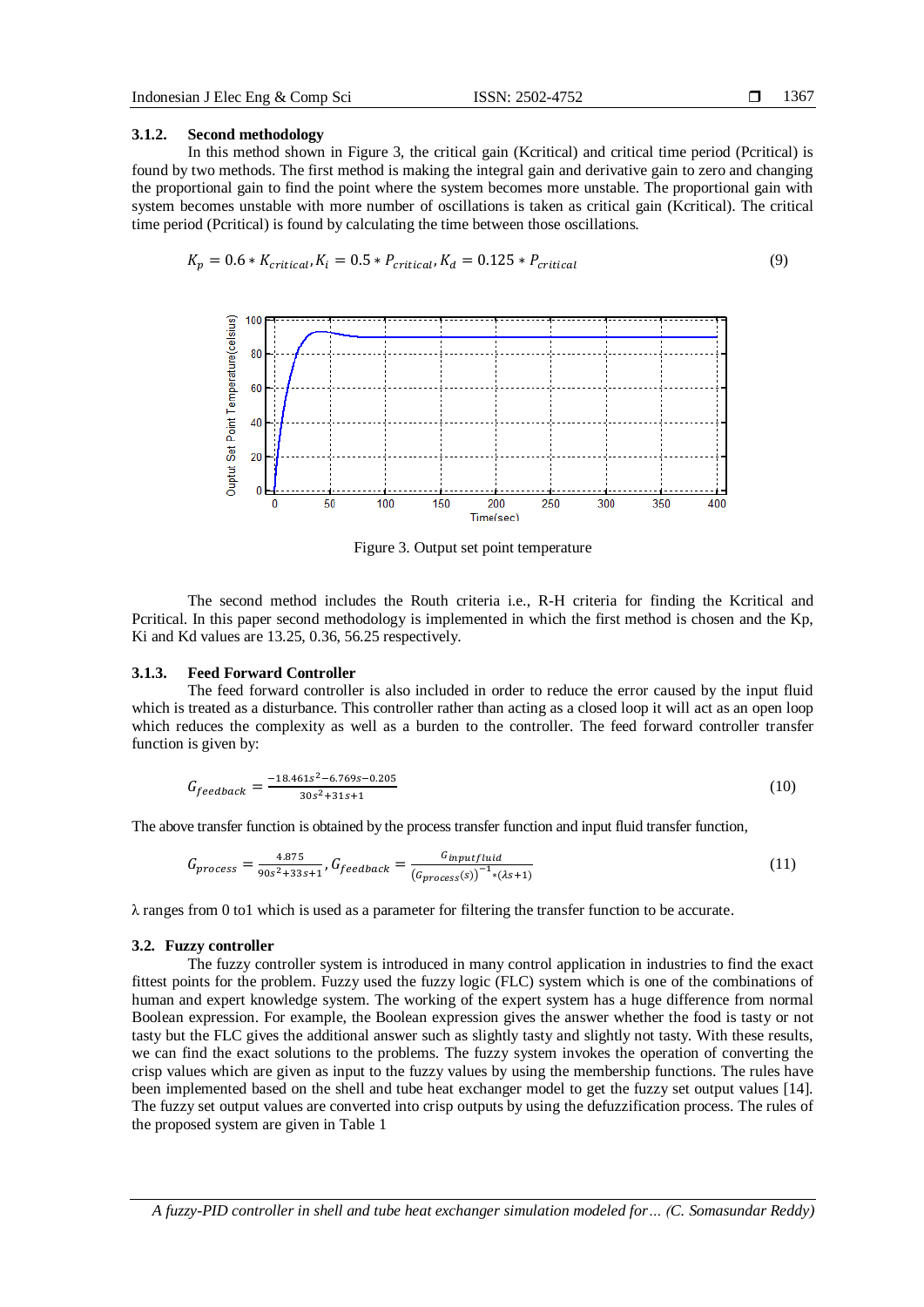Table 1. Fuzzy set rules for the proposed model



### **3.3. Fuzzy-PID**

The novel combination of fuzzy-PID is proposed in this paper for temperature control of shell and tube heat exchanger. There is various paper have been proposed in this combination [15]. The previously proposed methods are based on two types of operation. They are 1. Based on the logical operation 2. Based on the arithmetic operation. The fuzzy controller has to attain the dynamic response. The PI controller provides the response time interval and guarantees good steady-state response. Because of these advantages both the fuzzy and PI controllers are utilized.

#### **3.3.1. Based on the logical operation**

In this method, the Boolean operation is included for selecting which output has to be used for the plant model. There are two cases.

The output is chosen based on comparing the outputs from the two controllers i.e., if the error signal is lower than the critical value then the input(i) is taken as false, value is given as 0 and if it is greater than input(i) is taken as true, value is given as 1. The first case equation is given by:

$$
Fuzzy - PID_{out} = (PID_{out} \land \bar{\iota}) \lor (Fuzzy_{out} \land \bar{\iota})
$$
\n
$$
(12)
$$

In this case, the fuzzy output shows the high performance of steady state and PID output shows the high performance on the dynamic state.

- The second case also consists of the same operation but the equation varies and it is given by:

$$
Fuzzy - PID_{out} = (PID_{out} \land i) \lor (Fuzzy_{out} \land i)
$$
\n
$$
(13)
$$

In this case, the fuzzy output and PID output is contradicted when compared to the first case i.e., fuzzy shows the high performance of dynamic state and PID output shows the high performance on steady state.

## **3.3.2. Based on the arithmetic operation**

In this method, the arithmetic operation is utilized for getting the output which is given to the plant model. It also consists of two cases.

- This case uses the addition operation includes the adding of the output coming from the fuzzy and PID. The addition operation invokes the setting the saturation limit to the overflow. The equation is :

$$
Fuzzy - PID_{out} = PID_{out} + Fuzzy_{out}
$$
\n
$$
(14)
$$

This combination fuzzy-PID includes both the advantages and disadvantages of the individual controller to the plant model.

This case used the multiplication operation includes the multiplying of the output coming from the fuzzy and PID. This multiplication operation performs the amplifier action which saturates the overflow. The fuzzy amplifies the output coming from the PID and the amplified signal is given to the plant model. The equation is given by:

$$
Fuzzy - PID_{out} = PID_{out} * Fuzzy_{out}
$$
\n
$$
(15)
$$

In this paper, the fuzzy-PID with multiplication operation is implemented because of the less overshoot and settling time than the addition operation based fuzzy-PID. The proposed controller block diagram is shown in Figure 4.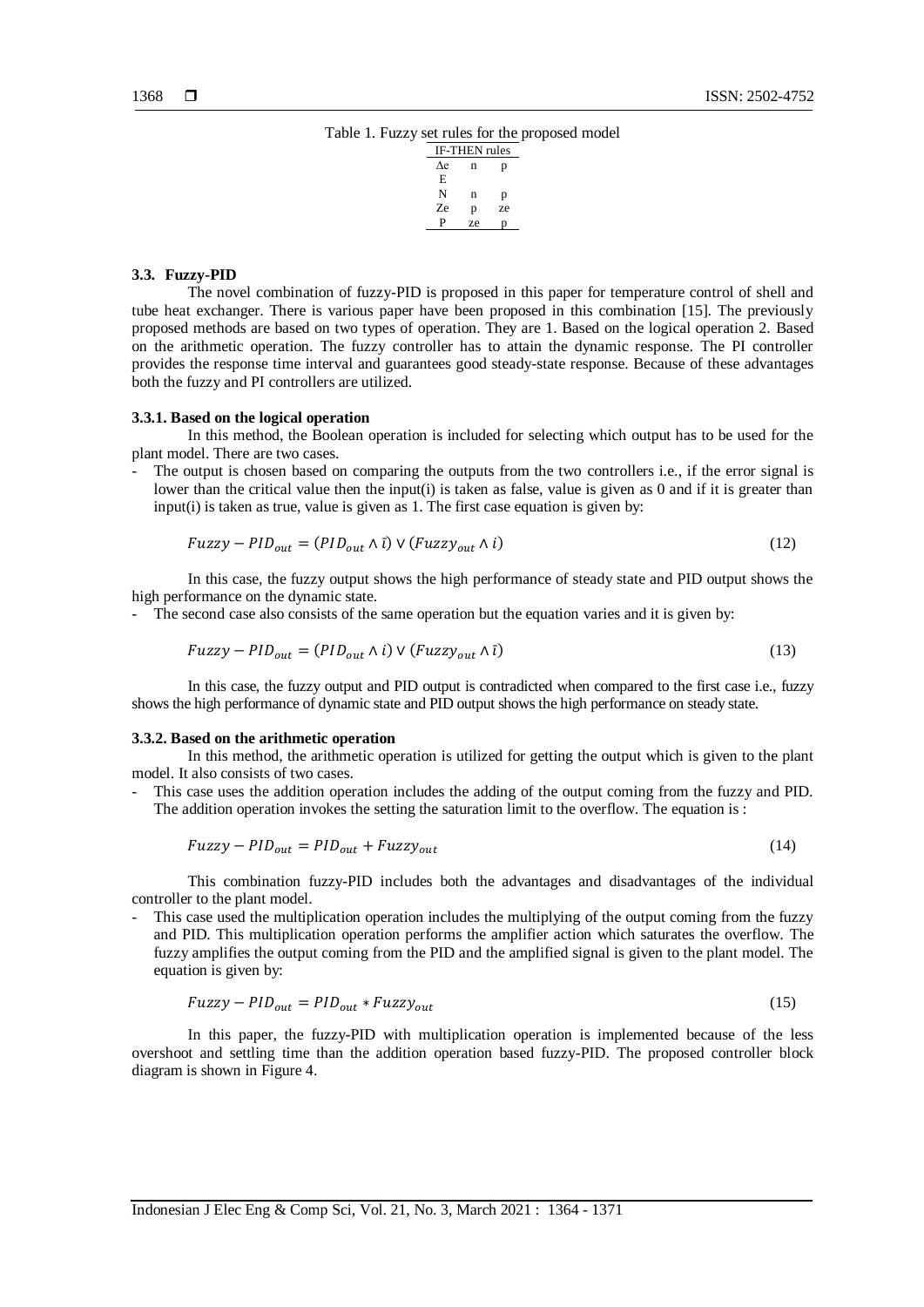

Figure 4. Proposed controller block diagram

## **4. RESULTS AND ANALYSIS**

Simulation testing shown in Figure 5 has been done on the transfer function modeled shell and tube heat exchanger. The simulation run time is chosen as 400sec and the set point temperature is kept at 900C, input fluid gain is kept as 20 and Kp, Ki, Kd values are kept as 13.25, 0.36, 56.25 respectively and the results have been obtained for the verification with conventional one using MATLAB/SIMULINK. Figures 2 and 3 shows the input and output set point temperature. Fuzzy-PID controller output, Fuzzy-PID+Feed forward controller output are shown in Figures 6 and 7 respectively. The settling time and peak overshoot shown in Figures 8 and 9 has been compared with conventional method. The settling time of conventional method is 81.6 sec. The settling time of set point temperature using proposed controller is 74 sec. The conventional peak overshoot is 5.4% but in proposed peak overshoot of set point temperature is 3.54%.



Figure 5. Simulation test model





*A fuzzy-PID controller in shell and tube heat exchanger simulation modeled for… (C. Somasundar Reddy)*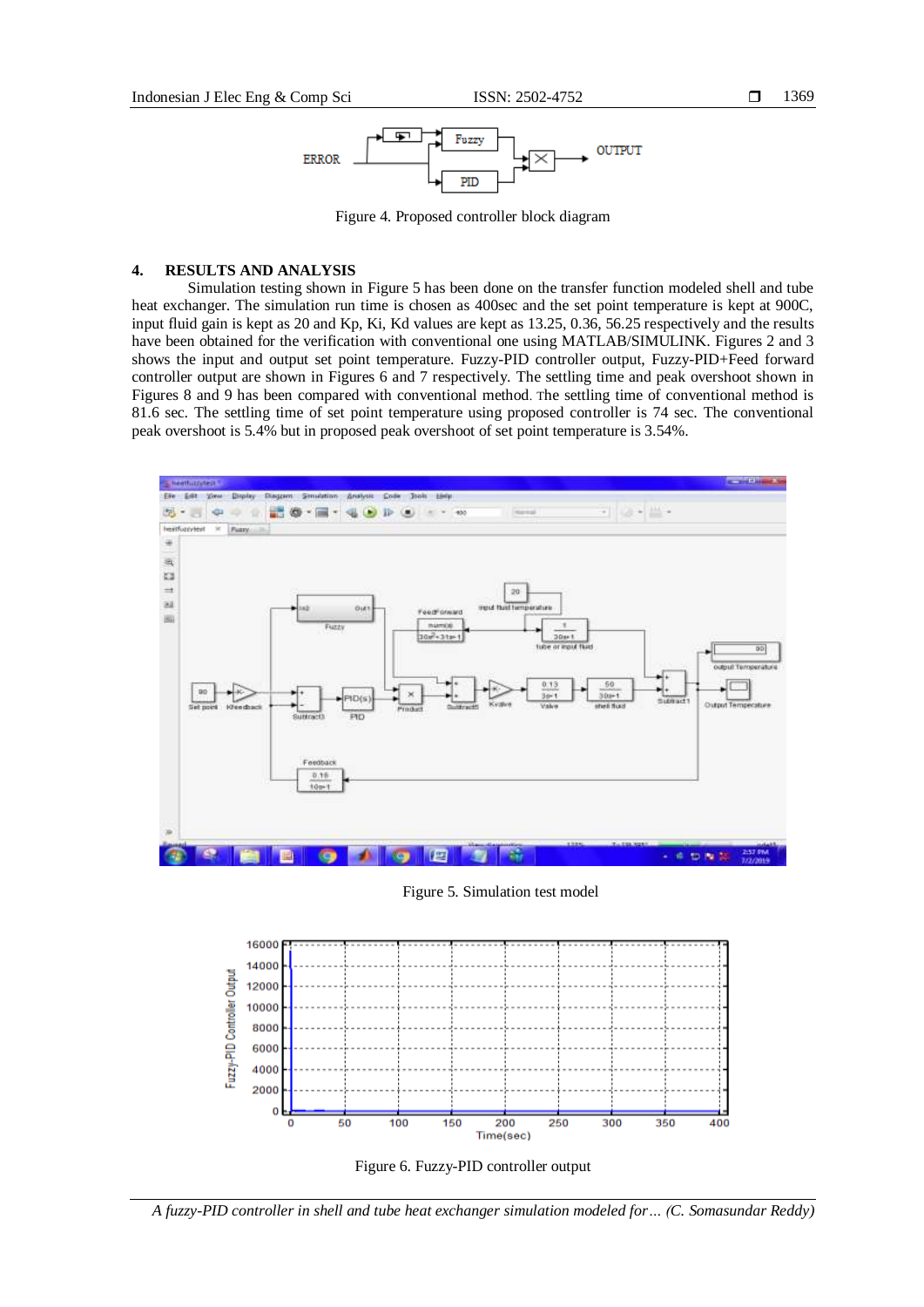



Figure 7. Fuzzy-PID+Feedforward controller output



Figure 8. Settling time of set point temperature using proposed controller



Figure 9. Peak Overshoot of set point temperature using proposed controller

The peak overshoot percentage is calculated as:

$$
\% peakovershoot = \frac{93.2 - 90}{90} * 100 = 3.54\% \tag{16}
$$

## **5. CONCLUSION**

Simulation has been done on the temperature control on the shell and tube heat exchanger model using fuzzy-PID controller. The shell and tube heat exchanger controller part is modeled by the transfer function model. The fuzzy-PID with feed forward controller is implemented to reduce the error caused by the input fluid. The PID tuning is done by the Ziegler-Nicholas method which is one of the fast & adaptable gain process and non-complex structure tuning methods. The fuzzy has been modeled based on the shell and tube heat exchanger model which acts as an amplifier for the PID output. The fuzzy-PID which is the combined using multiplication operation has made peak overshoot and settling time of output set point temperature with the least values of 3.54% and 74 sec respectively. The values of peak overshoot and settling time obtained from the proposed control strategy which is less than the PI control method.